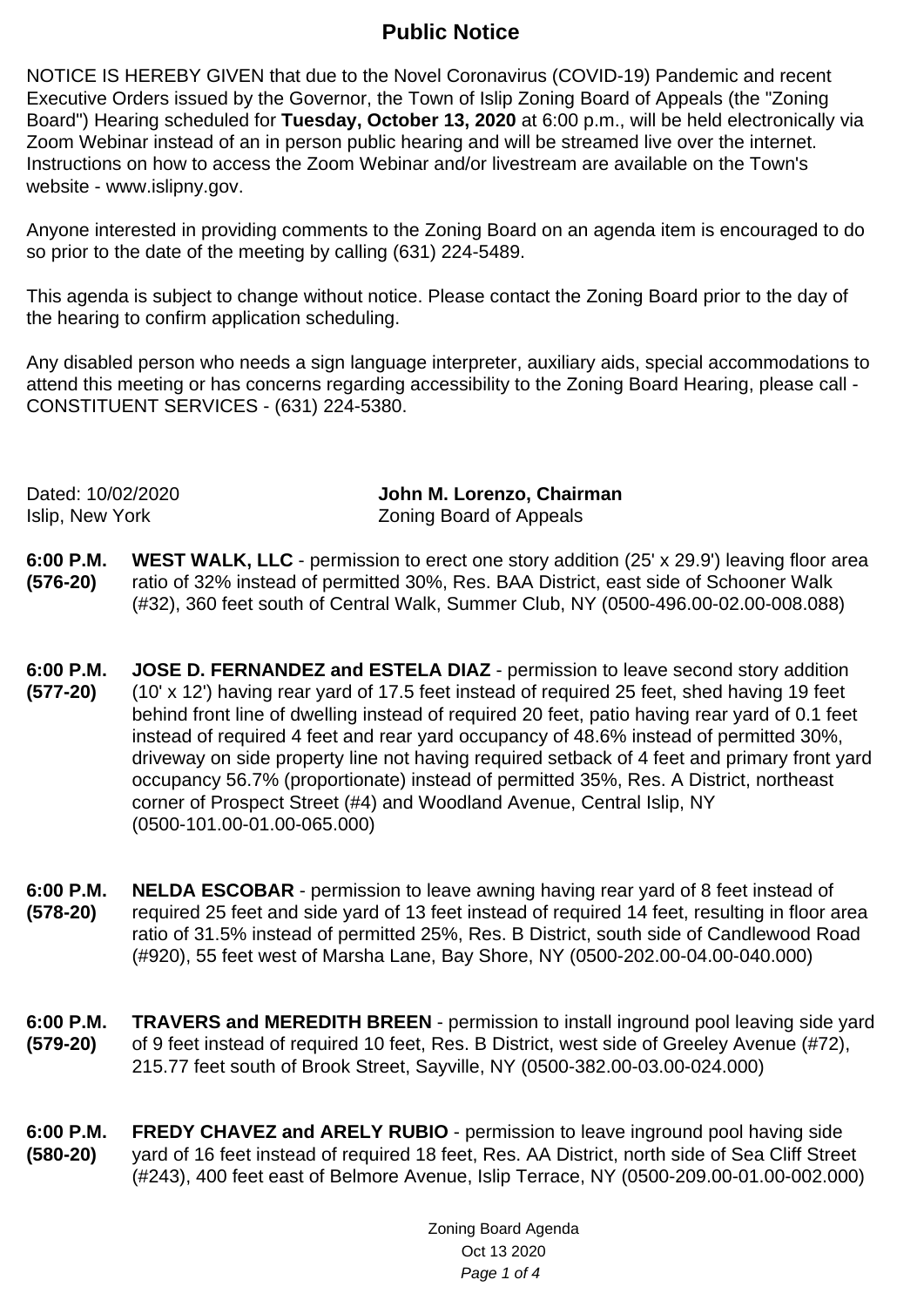- **6:00 P.M. (581-20) KEITH R. ROACH** - permission to establish accessory apartment pursuant to Islip Town Code Section 68-602, Res. AA District, east side of Ocean Avenue (#791), 586.6 feet south of Karshick Street, Bohemia, NY (0500-255.00-02.00-004.003)
- **6:00 P.M. (582-20) ROBERT and GENEVA CAIATI** - permission to leave shed having side yard of 0.3 feet instead of required 2 feet, Res. A District, east side of Davison Lane East (#39), 1,227.41 feet south of Magoun Road, West Islip, NY (0500-477.00-01.00-037.000)
- **6:00 P.M. (583-20) MICHAEL J. STREIN and DONNA L. DIONNE-STREIN** - permission to leave patio having side yard of 2.5 feet instead of required 6 feet, Res. AAA District, west side of Blake Avenue (#146), 1,104.1 feet north of Oakwood Road, Bohemia, NY (0500-277.00-01.00-020.001)
- **6:00 P.M. (548-20) ROBERTO RAMIREZ** - permission to leave patio having side yard of 1.5 feet instead of required 4 feet, Res. B District, north side of Cypress Street (#33), 250 feet west of Boulevard Avenue, Central Islip, NY (0500-143.00-01.00-014.000)
- **6:00 P.M. (584-20) JAMES JOSEPH POWERS, JR. and JAMES POWERS** - permission to leave above ground pool having side yard of 12 feet instead of required 14 feet and building separation of 3 feet instead of required 6 feet, Res. A District, south side of Roslyn Street (#70), 180 feet east of Kunigunda Place, Islip Terrace, NY (0500-297.00-01.00-096.000)
- **6:00 P.M. (585-20) MICHAEL ANTHONY KMIOTEK and NINA NICOLE ROSSELLI** - permission to install inground pool leaving rear yard of 10 feet and side yard of 12 feet instead of required 14 feet each and pool patio leaving side and rear yards of 4 feet instead of required 6 feet each, Res. A District, north side of 4th Drive (#598), 180 feet east of Sycamore Avenue, Ronkonkoma, NY (0500-104.00-03.00-019.007)
- **6:00 P.M. (586-20) FRANK and NANCY GARAFOLA** - permission to use dwelling for two-family, family use only as per Islip Town Code Section 68-419.1, Res. A District, west side of Rock Road (#40), 921.15 feet south of Connetquot Avenue, Islip Terrace, NY (0500-275.00-03.00-037.000)
- **6:00 P.M. (587-20) CYNTHIA J. KAPLAN** - permission to erect second story addition (21' x 32' Irrg.) leaving floor area ratio of 26.45% instead of permitted 25%, Res. A District, west side of Wampum Lane (#150), 155.37 feet south of Willetts Lane, West Islip, NY (0500-477.00-02.00-036.000)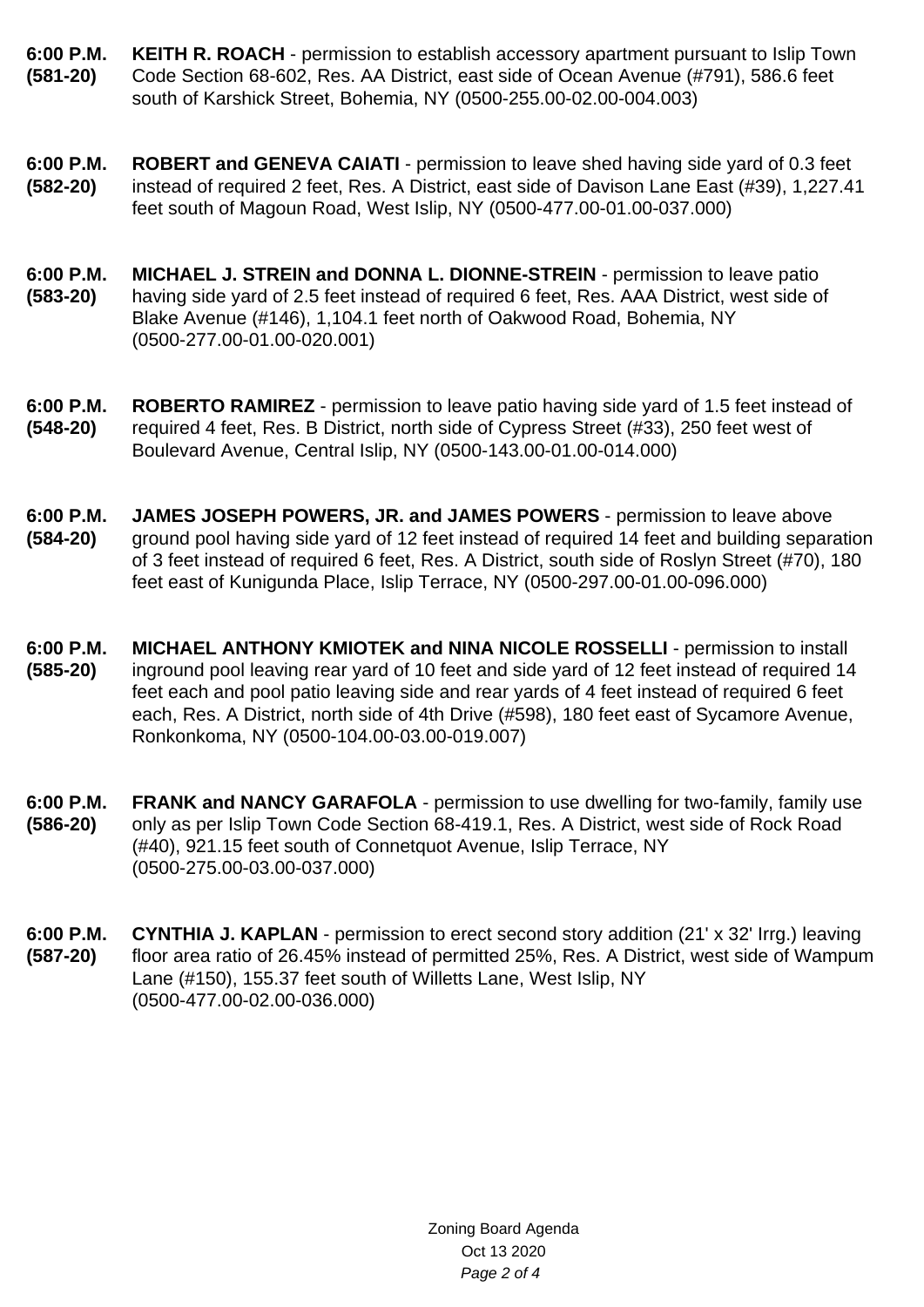- **6:00 P.M. (588-20) MICHAEL E. and KAREN F. MUSHORN** - permission to install inground pool with water feature leaving rear yard 6 feet (to water feature) and side yard of 8 feet instead of required 10 feet each, to install pool patio resulting in rear yard occupancy of 40% instead of permitted 30% and to leave driveway having side yard of 2.8 feet instead of required 4 feet, Res. B District, east side of Pease Lane (#515), 306.44 feet north of Montauk Highway, West Islip, NY (0500-474.00-01.00-049.000)
- **6:00 P.M. (589-20) NANCY COSTANZO** - permission to erect one story addition (10' x 16') leaving rear vard of 22.5 feet instead of required 25 feet, resulting in dwelling having lot occupancy of 21.7% instead of permitted 20%, to leave reconstructed deck having side yard of 1 foot instead of required 6 feet and rear yard occupancy of 13.51% instead of permitted 10%, Residential Redevelopment (RRD) District, south side of Walnut Street (#27), 136 feet east of McKinney Avenue, Central Islip, NY (0500-164.00-03.00-053.003)
- **6:00 P.M. (590-20) RICHARD F. MONTELBANO** - permission to leave attached garage having side yard of 8 feet instead of required 14 feet, to install driveway leaving side yard of 2 feet instead of required 4 feet, having front yard occupancy of 45.26% instead of permitted 35% and to leave patio on side property line not having required setback of 4 feet, Res. A District, west side of Namdac Avenue (#1154), 75 feet north of Damyon Street, Bay Shore, NY (0500-390.00-01.00-056.000)

## **Adjourned from September 1, 2020**

- **6:00 P.M. (517-20) VICTOR T. and CHRISTINA M. KELLY** - permission to use dwelling for two-family, family use only pursuant to Section 68-419.1, to erect two story addition (22' x 50' Irrg.) leaving side yard of 14 feet instead of required 18 feet, addition exceeding maximum addition of 1/3 of the primary dwelling, pursuant to Section 68-419.1(E)6 and to leave shed having rear yard of 1.8 feet instead of required 2 feet, Res. AA District, west side of Aberdeen Road (#992), 110 feet south of Hother Lane, Bay Shore, NY (0500-417.00-01.00-023.000)
- **6:00 P.M. (591-20) PAVLO TUPYCHAK** - permission to erect two story dwelling on lot not having required width of 75 feet throughout, having lot area of 7,510 sq. feet instead of required 11,250 sq. feet, leaving floor area ratio of 39.8% instead of permitted 25% and first floor elevation of 14.2 feet instead of permitted 11 feet, Res. A District, south side of Sequams Lane Center (#258), 1,496.7 feet south of Park Place, West Islip, NY (0500-481.00-03.00-003.000)

## **Adjourned from September 1, 2020**

- **6:00 P.M. (512-20) WILLIAM H. and EUGENIA CONROY** - permission to erect detached garage (24' x 24') leaving height of 18 feet instead of permitted 14 feet and to leave 6 foot fence on property line not having required setback of 10 feet, Res. A District, southeast corner of Ryan Street (#34) and Tanglewood Road, West Islip, NY (0500-468.00-04.00-028.000)
- **6:00 P.M. (495-20) JAMES J. VERDONE** - permission to leave 6 foot fence having front yard of 4 feet instead of required 10 feet and shed not having 20 feet behind front line of dwelling, Res. A District, northeast corner of Lowell Road (#99) and McNeil Street, Sayville, NY (0500-307.0006.00019.000)

Zoning Board Agenda Oct 13 2020 Page 3 of 4